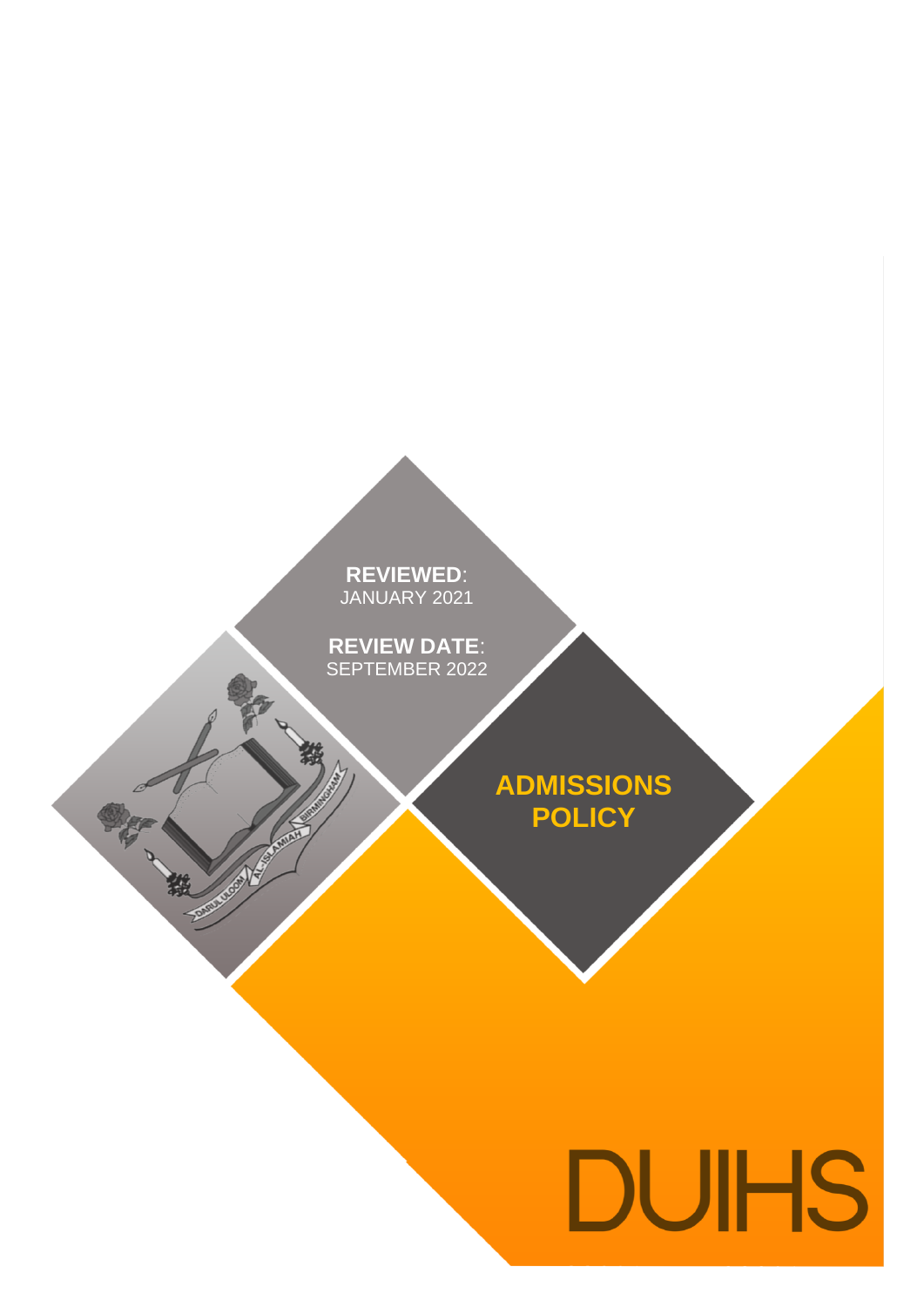

This policy should be read in conjunction with:

- 1. Behaviour policy
- 2. Exclusions policy
- 3. Safeguarding policy
- 4. Equality policy
- 5. Prevent plan
- 6. PSHE (Personal, Social and Health Education) policy
- 7. RSE (Relationships and Sex Education) policy
- 8. Mental Health and Wellbeing Policy
- 9. Covid-19 Action Plan and Risk Assessment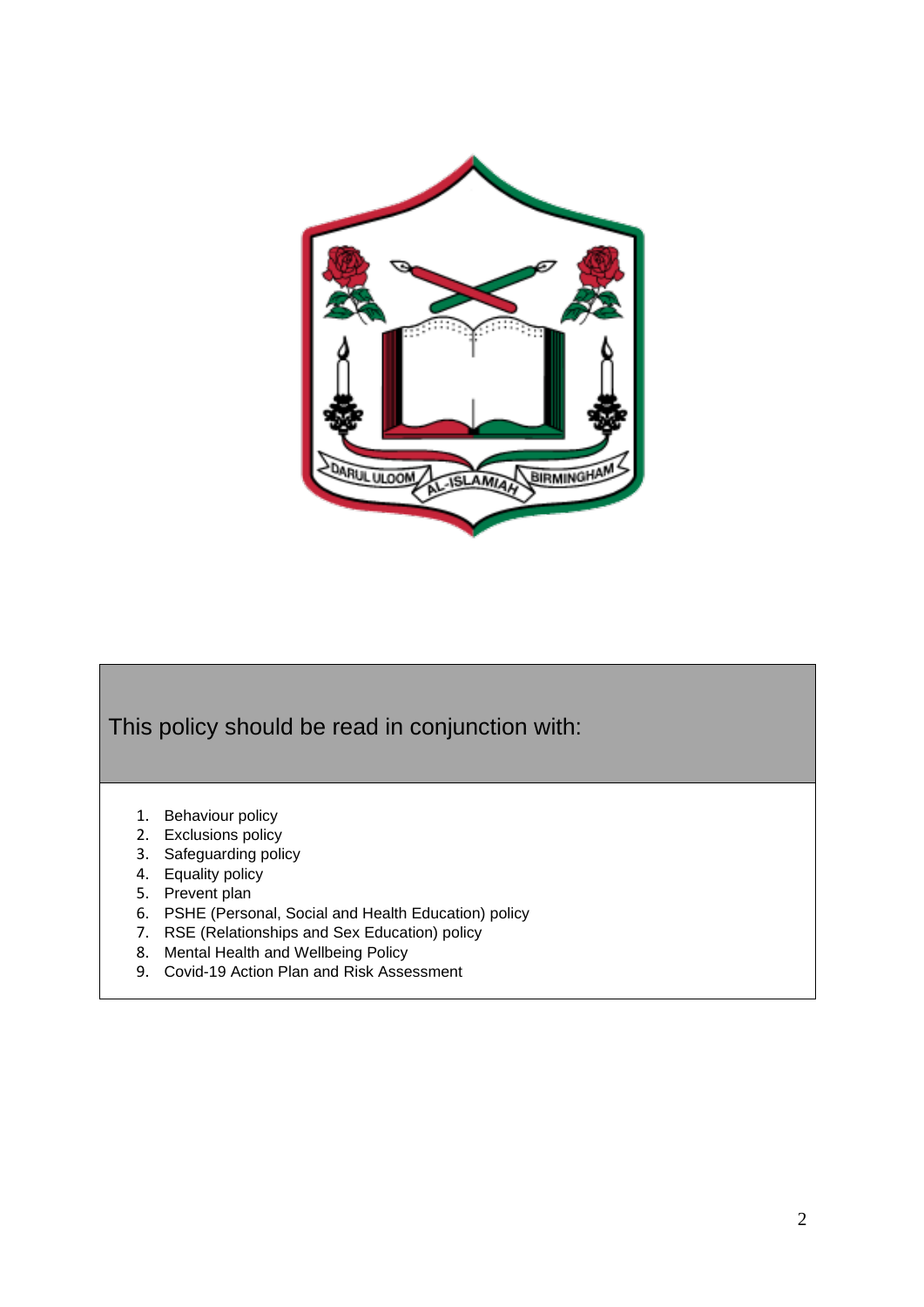# **Contents**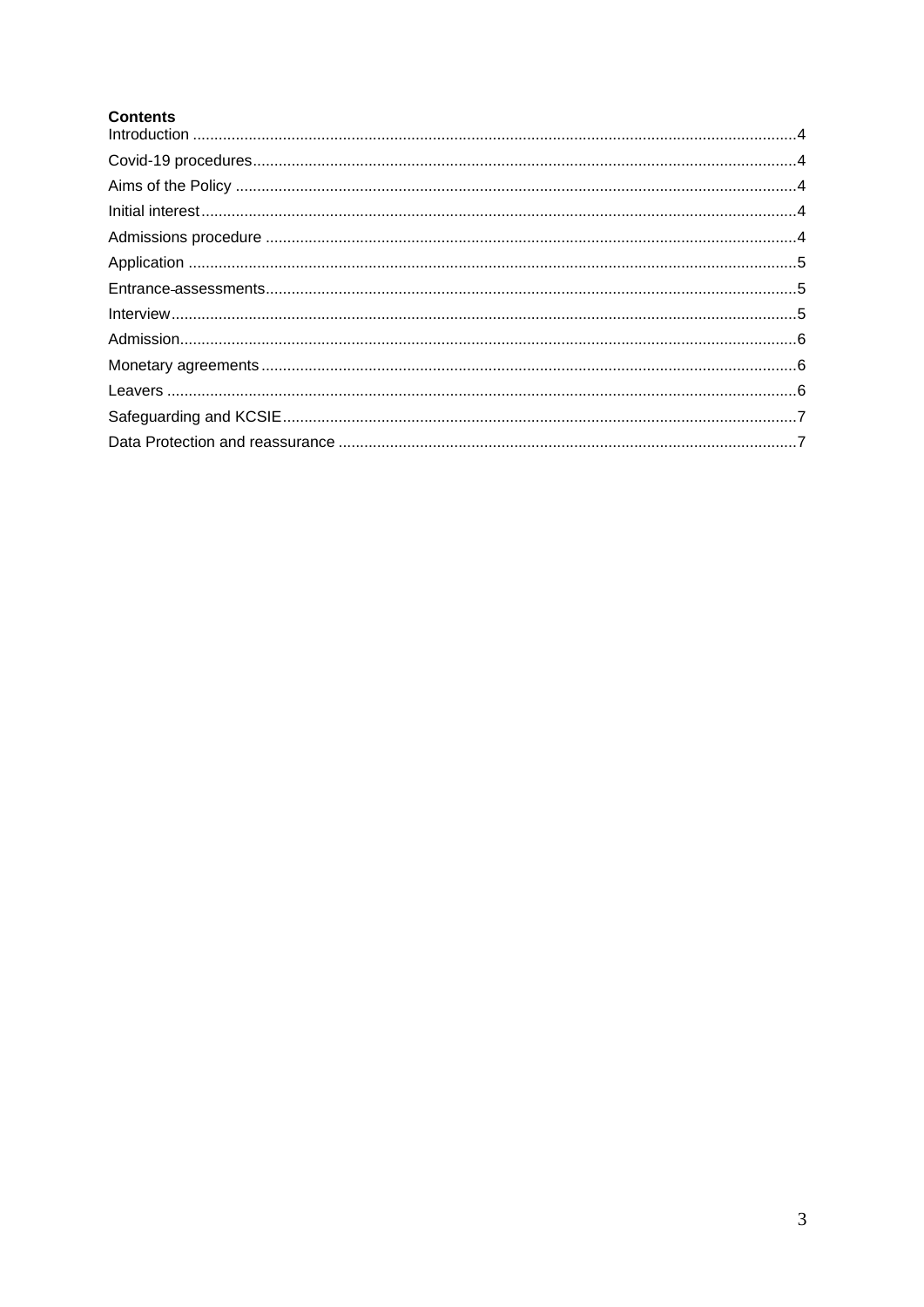### <span id="page-3-0"></span>**Introduction**

The Darul Uloom was established in 1985 to create experts in the Islamic sciences who would be exemplary representatives Islam, preserve the Islamic identity of British Muslims, and possess the necessary skills to benefit the local community and enrich the wider society.

Since its establishment the Darul Uloom has served its purpose of educating thousands of educating thousands of pupils with both an understanding of the Islamic Sciences and competency in the National Curriculum subjects – a combination that has provided pupils the basis to pursue further education in a wide range of disciplines. Pupils of Darul have gone on to become great Ulema, Huffaz and professionals in numerous sectors of society: as Imams, teachers, doctors, engineers, lawyers, councillors, businessman and many others.

## <span id="page-3-1"></span>**Covid-19 procedures**

Due to periods of lockdown during this pandemic some admissions procedures may be affected. The school will try to maintain its procedures as best as possible to ensure fairness.

- 1. Applications can be initially sent and returned via email. Proof of I.D may be accepted later.
- 2. Online assessments may be incorporated where possible. Exams may be facilitated in the school following a strict risk assessment including wearing masks, washing/sanitising hands, restricted interaction with others.
- 3. Interviews may take place via online platforms such as Zoom etc.

### <span id="page-3-2"></span>**Aims of the Policy**

- To provide information to parents about our admissions criteria and procedure at the school
- To establish and maintain a fair and open admissions policy with consistent principles

### <span id="page-3-3"></span>**Initial interest**

When a parent and pupil wish to join our school, they must consider the following:

- The school's focus is to create Ulema & Huffaz. Does this fit in with your intentions and motivations?
- Strict adherence to the Qur'an and Sunnah from the family to nurture the pupil towards achieving the goal of becoming a Hafidh and treading the path of Islamic scholarship

### <span id="page-3-4"></span>**Admissions procedure**

### **There are effortless steps to apply to Darul Uloom:**

- 1. Complete and return the application form with a passport sized photo of the pupil and proof of address.
- 2. Attach proof of pupil's date of birth either a copy of his Birth Certificate or the information page of his Passport and a recent behaviour report.
- 3. Enclose the Registration fee of £130.

### *Note: Without these documents and payment an application will not be processed until provided.*

- 4. Entrance assessments a controlled assessment of English and Maths will take place without the presence of the parents.
- 5. Interview If the applicant passes the entrance exams, he will be invited to attend a formal interview with the Head Teacher. Parents are invited to be present and also participate. The school will require a report from your son's current school during the interview.

The focus and vision of nurturing pupils to become ulema and Huffaz has made the entry to the school competitive. The headteacher will therefore assess the motivations of both pupils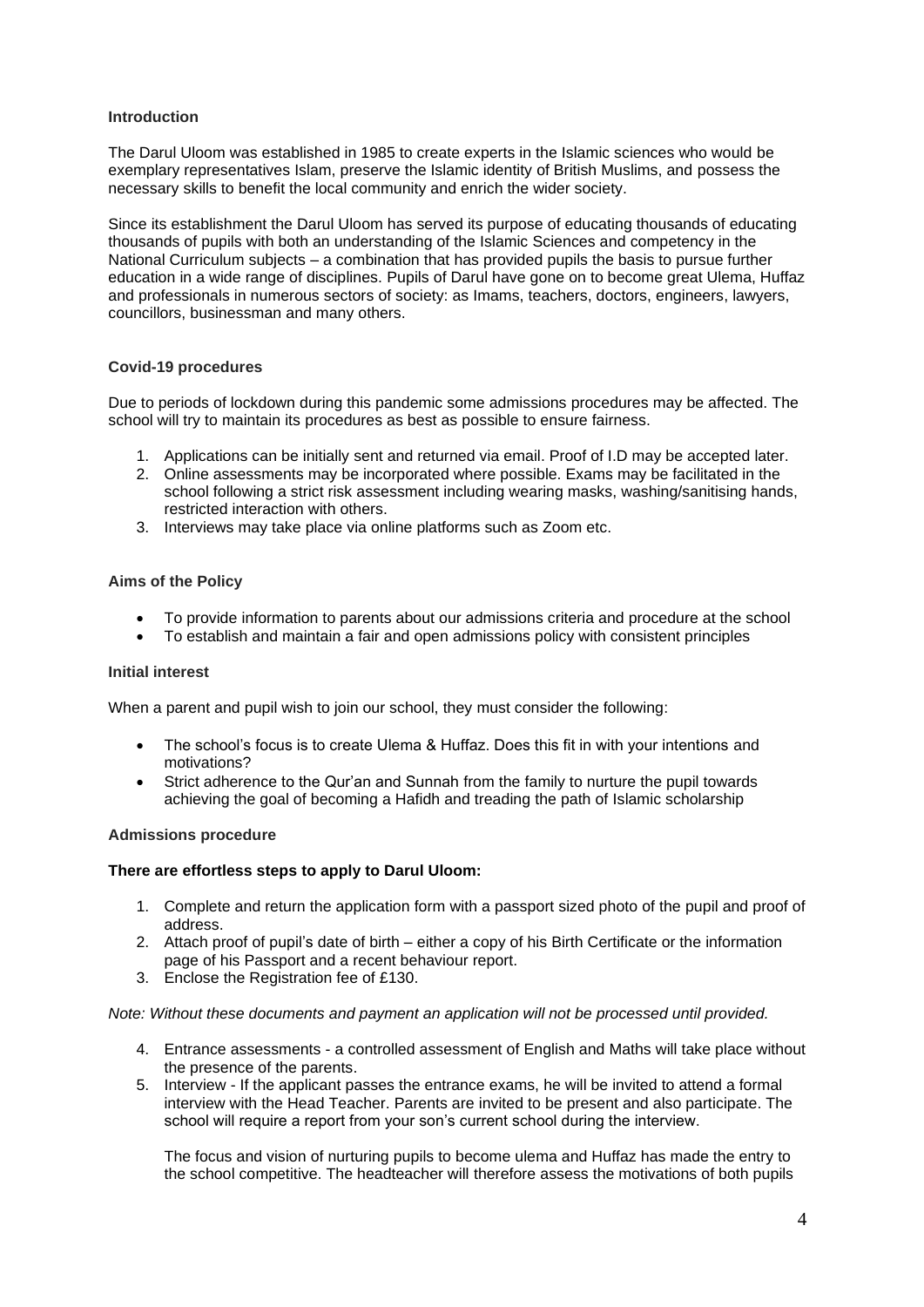and parents and a pupil will only be offered a place if the Head Teacher is satisfied that the parents, pupils and school's vision align.

### <span id="page-4-0"></span>**Application**

Parents/guardians will be provided with an application form once they have visited the school reception, preferably with their relevant documents. The form covers personal contact and referee information as well as KS2 grades, medical information and a declaration regarding the payment methods; all data must be provided.

After the terms and conditions are read and understood, the application should be completed with the date and signature from a responsible parent/guardian as well as the pupil.

Parents must disclose to the School any known or suspected circumstances relating to their child's health, development, allergies, disabilities and learning difficulties. The School reserves the right to subsequently withdraw any place offered based on incomplete disclosure of known or suspected SEND circumstances.

Based on such disclosure, the School will confirm whether or not it is able to fully meet the needs of the child.

Where a child's SEND is identified, or develops, after the child has started at the School, we will endeavour to continue support the child as long as we have the appropriate resources and facilities to provide them with the support they require. Any private SEND assessment, support or resource may have an additional cost which will be passed to the parents.

### <span id="page-4-1"></span>Entrance **assessments**

After the application has been completed and all documents have been provided, the pupil will be invited to sit an entrance assessment. The overall administration cost will be £130 for administration charges (see 'finance' below for further detail).

Parents/guardians should be informed that it is a controlled assessment and they will not be allowed to be present. The test will last for 1 hour and 40mins. If, after booking an assessment, there is an absence, it is the duty of the parent/guardian to contact the school office to re-book the test. If there is no communication regarding examinations, after 14 days, the application will be discarded and the entire process will need to be repeated.

Entrance assessments will be based on the pupil's current study of core subjects according to his age group.

The expected pass rates for each exam are as follows (any scores below the rates will initiate a process for discretional decision by the SLT):

Year 7: 50% English, 50% Mathematics Year 8: 60% English, 60% Mathematics Year 9: 70% English, 70% Mathematics

Since preparing pupils for GCSE/iGCSE courses begins towards the end of Year 9, Year 11 applications may not be considered and Year 10 applications will be accepted only in certain conditions with the pass rates being as follows: 80% English, 80% Mathematics and a positive progress / behaviour /attendance report.

### <span id="page-4-2"></span>**Interview**

After the entrance assessment pupil and parents/guardians will be invited to a pre-admission interview which is the most important stage of the application process.

### *During the interview the pupil will assessed on the following:*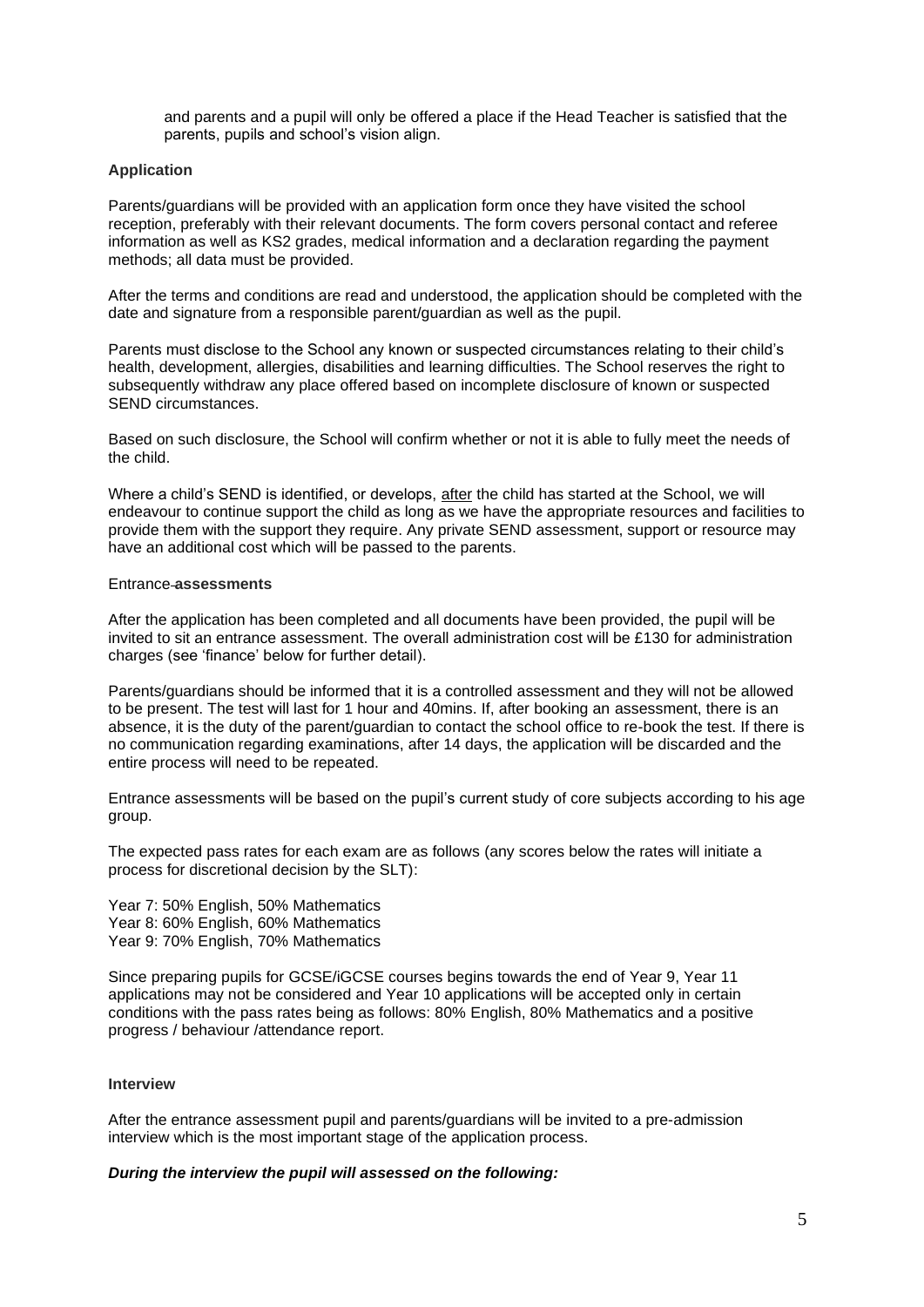- Behaviour
- Love of the Deen
- Dedication to education
- Motivation to succeed in the memorisation of the Qur'an and Islamic studies

During the interview, the parents will need to demonstrate the desire the support their son in becoming a Hafidh and following the path of Islamic scholarship.

After the interview process the school will inform the parent whether the application has been successful or not.

# <span id="page-5-0"></span>**Admission**

All admissions are subject to an interview by the Head Teacher or a Deputy to establish suitability of the child and parents with the school. The interview will try to grasp the ethos of education that the parents have and whether this fits in with the school's vision.

The Headteacher will have the final authority in deciding admission to Darul Uloom.

Once a pupil is deemed eligible to join the school, they will be provided with information regarding rules and regulations as well as daily expectations and conducts of a Darul Uloom pupil (see Behaviour Policy).

Parents will be required to make the initial payment (a deposit, school fees, book fees, Exam, and admission fee, **see part 9 of Application Form and application term and condition [15,17]**). They will also have the opportunity to raise any concerns or make all the enquiries they wish to before accepting the seat.

# <span id="page-5-1"></span>**Monetary agreements**

Upon being admitted to the school parents will be made aware of the following financial requirements through the five years:

# **Compulsory:**

- Deposit (to be returned after leave OR to be used as final payment upon a successful/wellinformed leave from the school)
- Initial payment of school tutoring fees
- Resource fees
- External examination fees inc. GCSE/iGCSE

# **Additional:**

- Occasional trip fees educational
- Occasional trip fees pleasure

### <span id="page-5-2"></span>**Leavers**

Parents are required to inform the school a term in advance if they plan to remove a pupil from the school. A minimum advance notice of a term will need to be issued and not doing so may result in retention of the deposit.

If a pupil is withdrawn from the school his application will be archived. If he wishes to return a new application will need to be completed and he will need to undergo the initial process of admission. We will follow the guidance issued by the DFE in 'keeping children safe in education September 2021' and 'children missing from education'.

We will need to know where the pupil is going to after leaving our school. We will also seek to verify this. We will also notify the local authority if a pupil is to be deleted from the admission register in certain circumstances.

We will monitor attendance and address it when it is poor. If a pupil has irregular attendance we will refer it to the local authority.